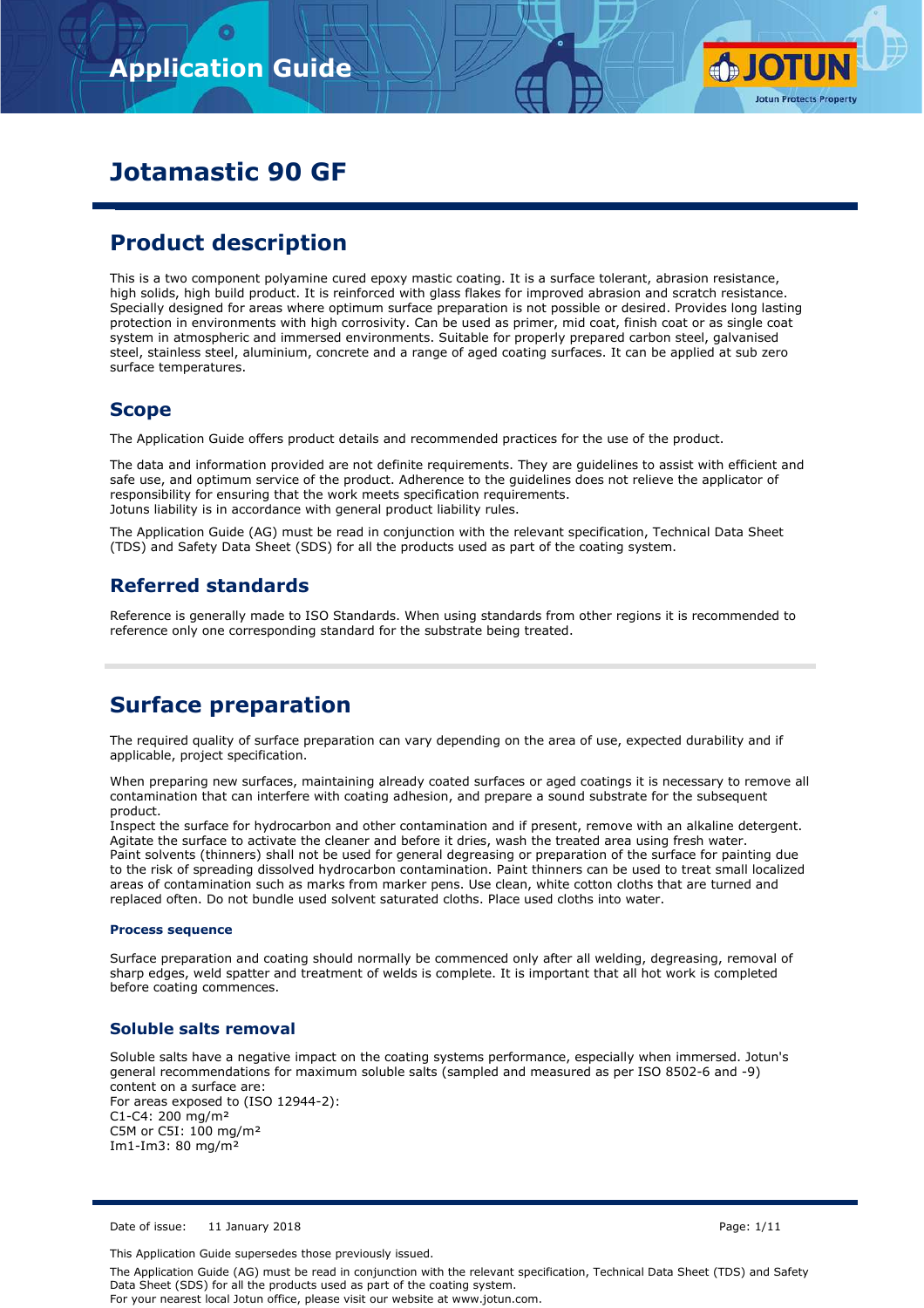

## **Carbon steel**

#### **Initial rust grade**

The steel shall preferably be Rust Grade A or B (ISO 8501-1). It is technically possible to apply the coating to rust grades C and D, but it is practically challenging to ensure specified film thickness on such a rough surface, hence risk of reduced lifetime of the coating system. When steel of Rust Grade C or D is coated, the frequency of inspection and testing should be increased.

For steel with Rust Grades C or D, contact your nearest Jotun office for advice.

#### **Metal finishing**

For areas in corrosivity category C1 to C4 (ISO 12944-2) all irregularities, burrs, slivers, slag and spatter on welds, sharp edges and corners shall conform to minimum grade P2 (ISO 8501-3) Table 1, or as specified. All edges shall have a rounded radius of minimum 2 mm subjected to three pass grinding or equally effective method.

For areas in corrosivity category C5 the requirement is conformance to grade P3 (ISO 8501-3) Table 1. Defective welds shall be replaced and treated to an acceptable finish before painting. Temporary welds and brackets shall be ground to a flat finish after removal from the parent metal.

#### **Pitting repair**

Pittings in steel can be difficult to cover fully with most coatings. In some areas it is practically feasible to use filler to fill pittings. This should then be done either after the initial surface preparation or after application of first coat.

### **Abrasive blast cleaning**

#### **Cleanliness**

After pre-treatment is complete, the surface shall be dry abrasive blast cleaned to Sa 2 (ISO 8501-1) using abrasive media suitable to achieve a sharp and angular surface profile.

#### **Surface profile**

Recommended surface profile 30-85 µm, grade Fine to Medium G (ISO 8503-2).

#### **Abrasive media quality**

The selected abrasive must be compatible with both the surface to be blast cleaned and the specified coating system. The abrasive shall meet specifications as per relevant parts of ISO 11124 (Specification for metallic blast-cleaning abrasives), or ISO 11126 (Specification for non-metallic blast-cleaning abrasives). It should be sampled and tested as per relevant parts of ISO 11125 (metallic abrasives) or ISO 11127 (non-metallic abrasives). Dry storage of abrasive and shelter for blasting pots is necessary to prevent equipment becoming clogged with damp abrasive.

All abrasive blast media used should be new and not recirculated, with the exception of Steel Grit. If this is utilized the circulation process must include a cleaning process.

#### **Compressed air quality**

The supply of clean air to blasting pots must be secured to avoid contamination of abrasive and thereby of blast cleaned surfaces. Compressors must be fitted with sufficient traps for oil and water. It is also recommended to fit two water separators at the blasting machine to ensure a supply of moisture-free air to the abrasive chamber.

#### **Dust contamination**

At the completion of abrasive blasting the prepared surface shall be cleaned to remove residues of corrosion products and abrasive media, and inspected for surface particulate contamination. Maximum contamination level is rating 2 (ISO 8502-3) as per Figure 1. Dust size no greater than class 2.

### **Hand and Power Tool Cleaning**

**Power tool cleaning**

Date of issue: 11 January 2018 Page: 2/11

This Application Guide supersedes those previously issued.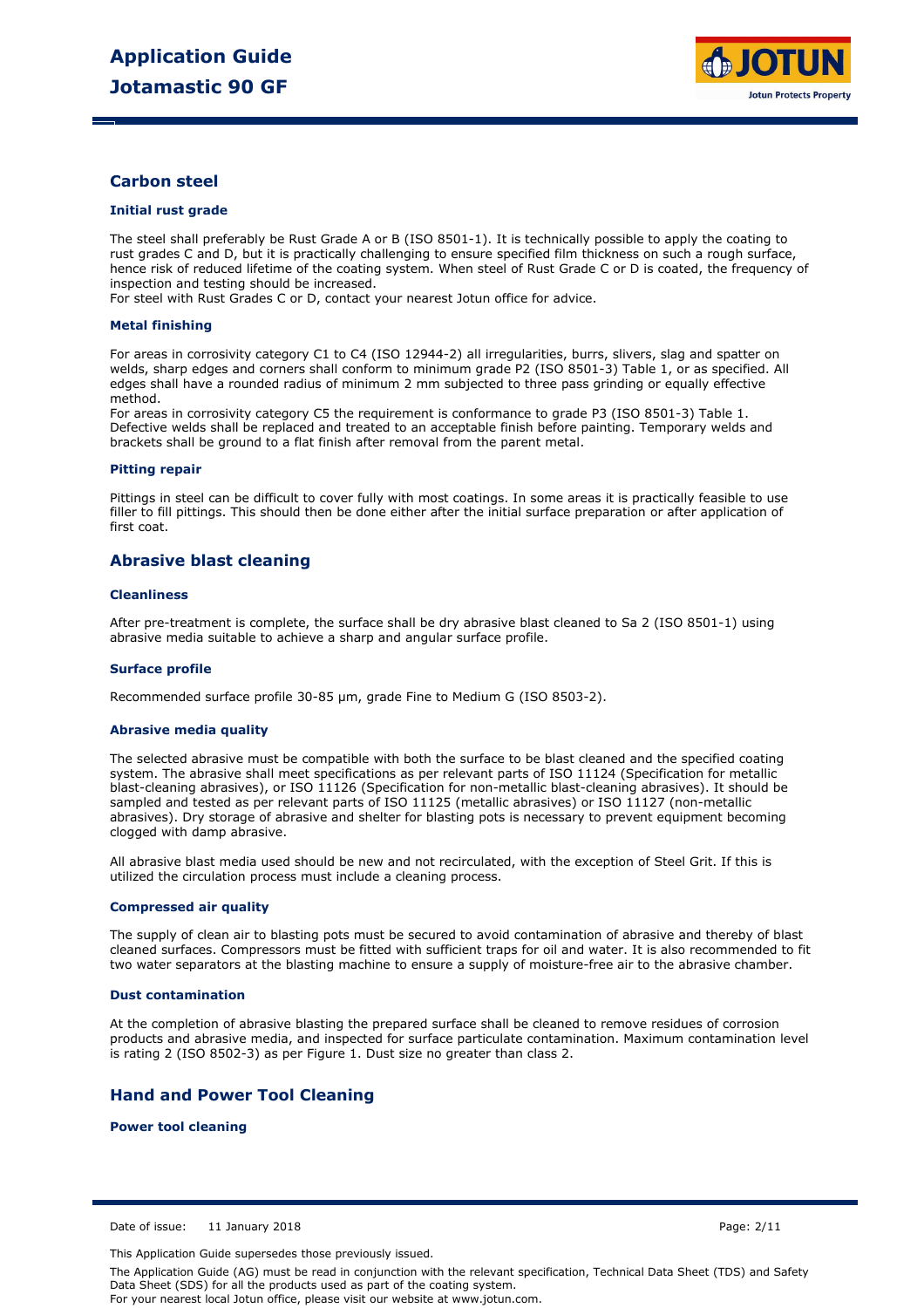

Surfaces to be coated shall be prepared by mechanical preparation methods to minimum St 2 (ISO 8501-1). Suitable methods are disc grinding, hand sanding or hand wire brushing. Ensure the surface is free from mill scale, residual corrosion, failed coating and is suitable for painting. If power wire brushing is used, care should be taken not to polish the metal surface, as this can reduce adhesion of the coating. The surface should appear rough and mat.

Overlapping zones to intact coating shall have all leading edges feathered back by sanding methods to remove all sharp leading edges and establish a smooth transition from the exposed substrate to the surrounding coating. Consecutive layers of coating shall be feathered to expose each layer and new coating shall always overlap to an abraded existing layer. Abrade intact coatings around the damaged areas for a minimum 100 mm to ensure a mat, rough surface profile, suitable for over coating.

#### **Water jetting**

High pressure water jetting surface preparation refers to ISO 8501-4, for substrates previously coated either with a full coating system (surface DC A, DC B, DC C) or shop primer (surface DP I and DP Z). The surface definition for existing coating (DC) refers to the degree of coating breakdown according to ISO 4628. It is important before considering hydro jetting, to ensure that the specified coating system is compatible with the existing coating system. High pressure water jetting does not remove mill scale or create surface roughness, and is only useful for surfaces with an initial roughness suitable for the subsequent coat.

Optimum performance is achieved with preparation grade Wa 2 (ISO 8501-4). Minimum preparation grade is Wa 1. For DP I and DP Z surface Wa 2 is accepted.

Maximum accepted grade of flash rust for any preparation is FR M (ISO 8501-4).

Alternatively minimum approved preparation grade is SSPC-SP WJ-2/ NACE WJ-2, Very thorough cleaning. Maximum accepted flash rust grade is Moderate (M).

### **Galvanised steel**

#### **Abrasive blast cleaning**

The galvanised finish shall be smooth as is consistent for a protective coating and shall have no sharp fins, sharp edges, dross or zinc ash on the surface. If present, remove by mechanical cleaning methods. After removal of excess zinc and surface defects the area to be coated shall be degreased to ISO 12944-4, Part 6.1.4 Alkaline Cleaning. The galvanised surface shall be dry abrasive brush off blast cleaned with the nozzle angle at 45-60° from perpendicular at reduced nozzle pressure to create a sharp and angular surface profile using approved non-metallic abrasive media. As a guide, a surface profile 25-55 µm, grade Fine G; Ry5 (ISO 8503-2) should be achieved.

#### **Hand and Power Tool Cleaning**

After removal of excess zinc and surface defects the area to be coated shall be degreased with an alkaline detergent, washed by Low-Pressure Water Cleaning (LPWC) to a grade corresponding to the description of Wa 1 (ISO 8501-4) or higher standard and the surface abraded using mechanical or hand sanding methods using nonmetallic abrasives or bonded fibre abrasive pads to remove all polish and to impart a scratch pattern to the surface. Do not use high speed rotational sanders.

#### **Water jetting**

Inspect the surface for process residues, hydrocarbon contamination and zinc corrosion by-products. If present, remove with an alkaline detergent. Agitate the surface to activate the detergent and before it dries, wash the treated area by Low-Pressure Water Cleaning (LPWC) to a grade corresponding to the description of Wa 1 (ISO 8501-4) or higher standard using fresh water.

Optimum performance is achieved with preparation to a grade corresponding to the description of Wa 2½. Minimum preparation grade is Wa 1.

#### **Aluminium**

#### **Abrasive blast cleaning**

After pre-treatment of welds, sharp edges, removal of weld spatter and other surface contamination the surface shall be degreased using an alkaline detergent which is agitated with non-metallic brushes and removed by Lowpressure Water Cleaning (LPWC) to a grade corresponding to the description of Wa 1 (ISO 8501-4) or higher standard with fresh water. The surface shall be then dry abrasive blast cleaned with an approved non-metallic abrasive media to create a sharp and angular surface profile. As a guide, a surface profile between 25-55 µm, grade Fine G; Ry5 (ISO 8503-2) should be achieved.

#### **Hand and Power Tool Cleaning**

Date of issue: 11 January 2018 Page: 3/11

This Application Guide supersedes those previously issued.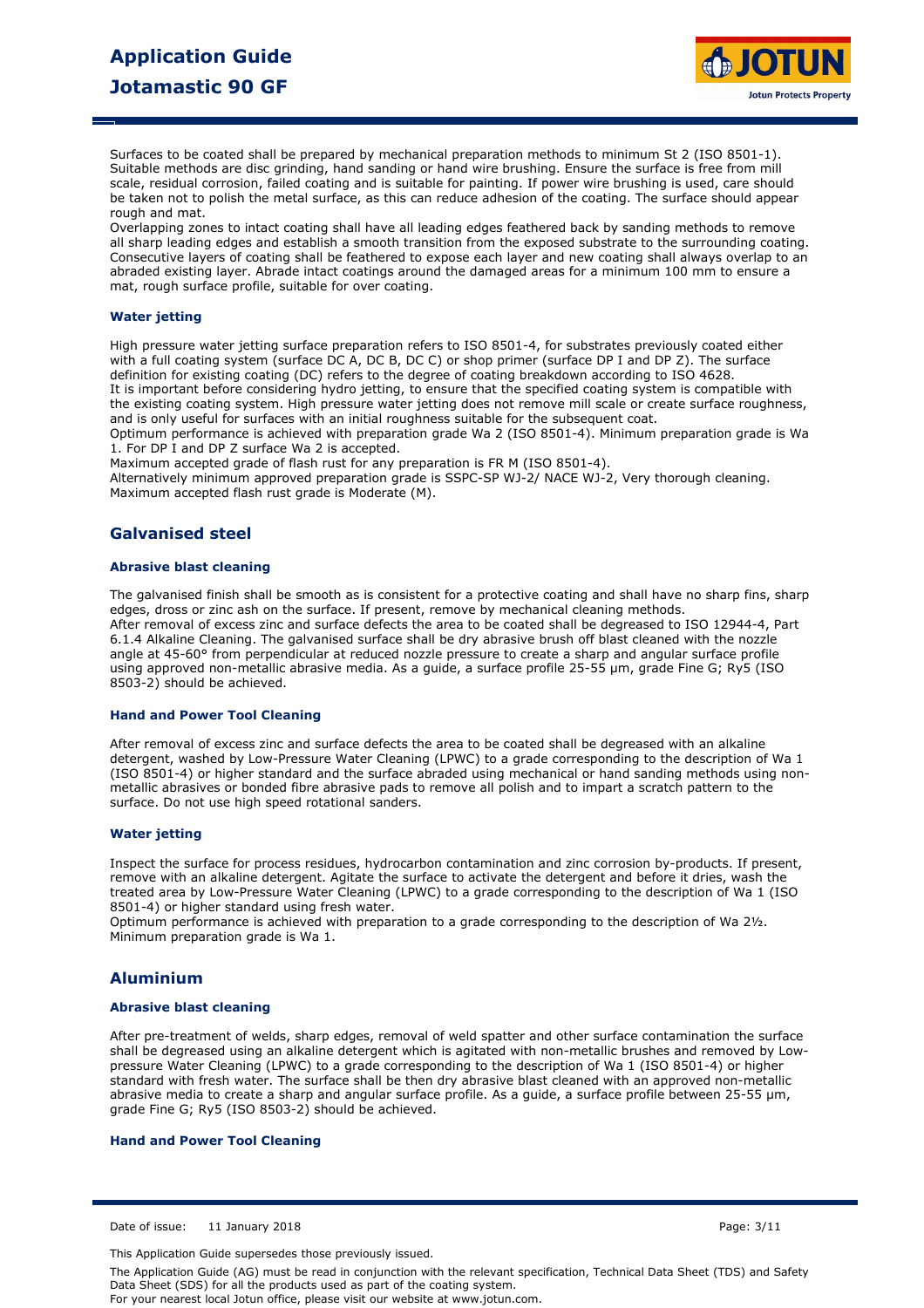

After pre-treatment of welds, sharp edges, removal of weld spatter and other surface contamination the surface shall be degreased using an alkaline detergent which is agitated with non-metallic brushes and then fresh water rinsed. The cleaned surface shall be then hand or machine abraded with non-metallic abrasives or bonded fibre machine or hand abrasive pads to remove all surface polish and to impart a scratch pattern to the surface. Do not use high speed rotational sanders.

#### **Water jetting**

Surfaces not contaminated with hydrocarbon deposits shall be cleaned by Low-pressure Water Cleaning (LPWC) to a grade corresponding to the description of Wa 1 (ISO 8501-4) or higher standard using fresh water to remove all dusts, chloride and non-visible contamination.

Optimum performance is achieved with preparation to a grade corresponding to the description of Wa 2½. Minimum preparation grade is Wa 1.

### **Stainless steel**

#### **Abrasive blast cleaning**

After pre-treatment of welds, sharp edges, removal of weld spatter and other surface contamination the surface shall be degreased with an alkaline detergent, washed by low-presure Water Cleaning (LPWC) to a grade corresponding to the description of Wa 1 (ISO 8501-4) or higher standard and dry abrasive blast cleaned to create a sharp and angular surface profile using approved non-metallic abrasive media. As a guide, a surface profile between 45-75 µm, grade Fine, Ry5 (ISO 8503-2) should be achieved.

#### **Hand and Power Tool Cleaning**

After pre-treatment of welds, sharp edges, removal of weld spatter and other surface contamination the surface shall be degreased with an alkaline detergent, washed by low-pressure Water Cleaning (LPWC) to a grade corresponding to the description of Wa 1 (ISO 8501-4) or higher standard and hand or machine abraded with non-metallic abrasives or bonded fibre machine or hand abrasive pads to remove all polish and to impart a scratch pattern to the surface. Do not use high speed rotational sanders.

#### **Water jetting**

Inspect the surface for oil and hydrocarbon contamination and if present, remove with an alkaline detergent. Agitate the surface with non-metallic brushes to activate the detergent and before it dries, wash the treated area by low-pressure Water Cleaning (LPWC) to a grade corresponding to the description of Wa 1 (ISO 8501-4) or higher standard using fresh water to remove contamination and reduce salt concentration. Optimum performance is achieved with preparation to a grade corresponding to the description of Wa 2½. Minimum preparation grade is Wa 1.

Chlorinated or chlorine containing solvents or detergents must not be used on stainless steel.

### **Concrete**

Concrete should be a minimum of 28 days old, applying any coating before this time will greatly increase the chance of the coating de-bonding. The moisture content of the concrete should be checked prior to the application of the coating and should not be greater than 5%. Concrete substrates should be mechanically prepared to leave a clean, sound and dry base on which a coating system can be applied.

Clean – Free of oils, grease, dust, dirt, chemicals, loose coating, curing compounds, form release oils, sealers or hardeners must be removed prior to coating.

Sound – Concrete that has unsound areas (voids, hollow spots, and friable surface) may have to be removed, replaced or repaired with materials that are compatible with the selected coating system.

Dry – It is important to address dryness because most coatings require a dry surface for proper adhesion. Moisture contained within the concrete that moves towards the surface through the pores of the concrete may prevent adequate coating adhesion.

Dry abrasive blast cleaning to SSPC-SP 13/NACE No. 6. Where the concrete has become contaminated with oils, grease, or fuels, water emulsifiable degreasers-cleaners may be used to remove these contaminants. It is important to only clean an area that can be fully washed down after degreasing before any of the cleaner can dry on the surface.

Ultra high pressure water jetting can be used to remove laitance and reveal blowholes and imperfections. Ensure concrete is dry before coating application.

**Sand sweeping**

Date of issue: 11 January 2018 Page: 4/11

This Application Guide supersedes those previously issued.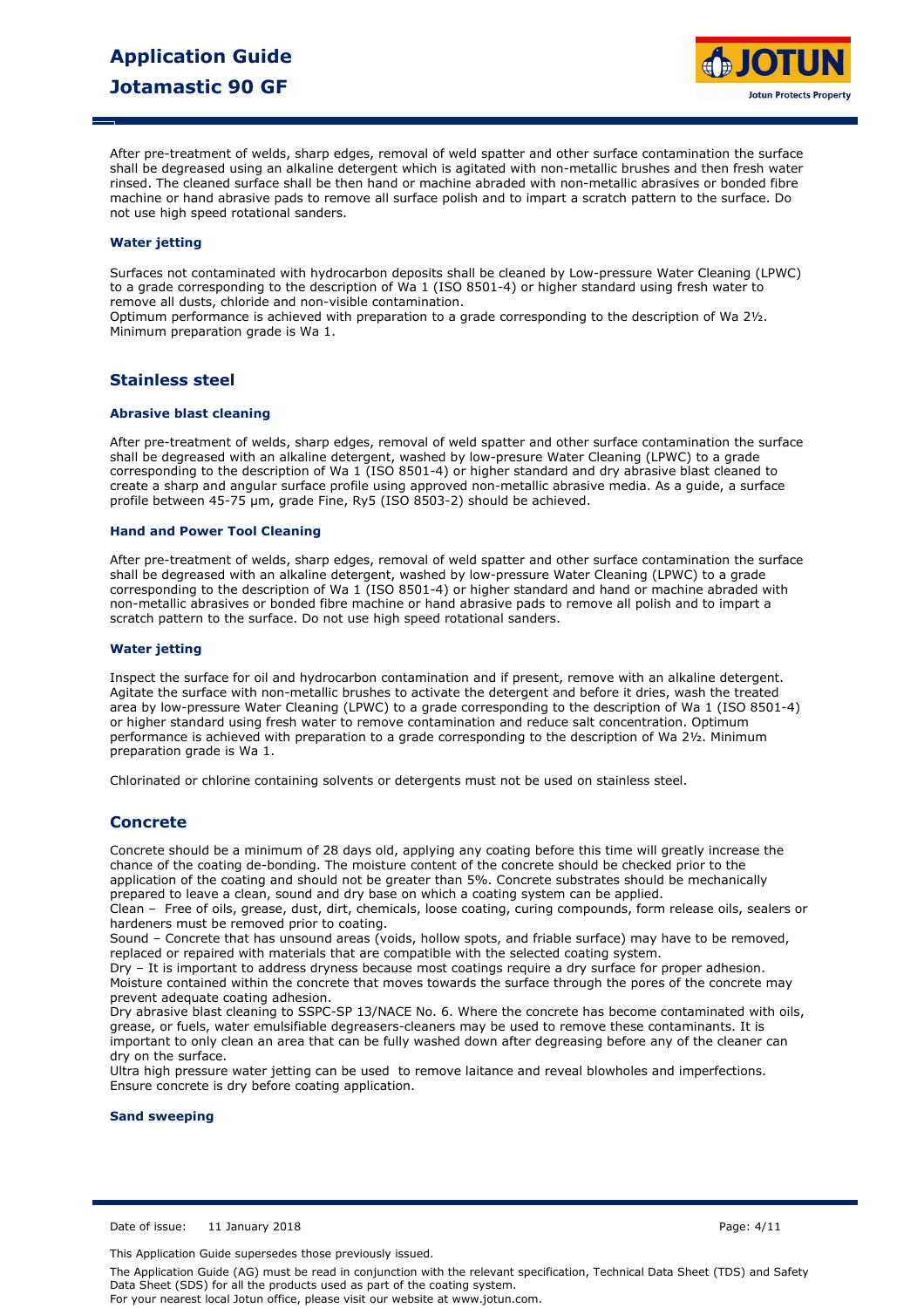

Dry abrasive blast cleaning to SSPC-SP 13/NACE No. 6. All prepared surfaces should then have all "blow holes" and other surface defects filled with suitable filler that is compatible with the primer and finish coat system to ensure that the coating can be applied over a smooth and regular substrate.

#### **Diamond disc grinding**

Diamond grind the surface to remove all laitance and expose the aggregates.

#### **Water cleaning**

Low pressure water washing to a rough, clean, dry and laitance free surface.

## **Coated surfaces**

#### **Verification of existing coatings including primers**

When the surface is an existing coating, verify with technical data sheet and application guide of the involved products, both over coatability and the given maximum over coating interval.

#### **Over coating**

High pressure water jetting surface preparation refers to ISO 8501-4, for substrates previously coated either with a full coating system (surface DC A, DC B, DC C) or shop primer (surface DP I and DP Z). The surface definition for existing coating (DC) refers to the degree of coating breakdown according to ISO 4628. It is important before considering hydro jetting, to ensure that the specified coating system is compatible with the existing coating system. High pressure water jetting does not remove mill scale or create surface roughness, and is only useful for surfaces with an initial roughness suitable for the subsequent coat.

#### **Shop primers**

Shop primers are accepted as temporary protection of steel plates and profiles. Refer to the technical data sheet for the generic types accepted. Certain standards require pre-approval of the shop primer as part of a complete system. Contact your nearest Jotun office for specific system compatibility.

Before being overcoated the shop primer must be fully cured, clean, dust free, dry and undamaged. Inorganic zinc shop primers must be free of zinc salts (white rust).

Corroded and damaged areas must be blast cleaned to minimum Sa 1 (ISO 8501-1).

## **Application**

### **Acceptable environmental conditions - before and during application**

Before application, test the atmospheric conditions in the vicinity of the substrate for the dew formation according to ISO 8502-4.

#### **Standard grade**

| Air temperature        | $5 - 60$  | °C            |  |
|------------------------|-----------|---------------|--|
| Substrate temperature  | $5 - 60$  | °C            |  |
| Relative Humidity (RH) | 10 - 85   | $\frac{1}{2}$ |  |
| Winter grade           |           |               |  |
| Air temperature        | $-5 - 40$ | °C            |  |
| Substrate temperature  | $-5 - 60$ | °C            |  |
| Relative Humidity (RH) | $10 - 85$ | $\frac{0}{0}$ |  |

The following restrictions must be observed:

Date of issue: 11 January 2018 Page: 5/11

This Application Guide supersedes those previously issued.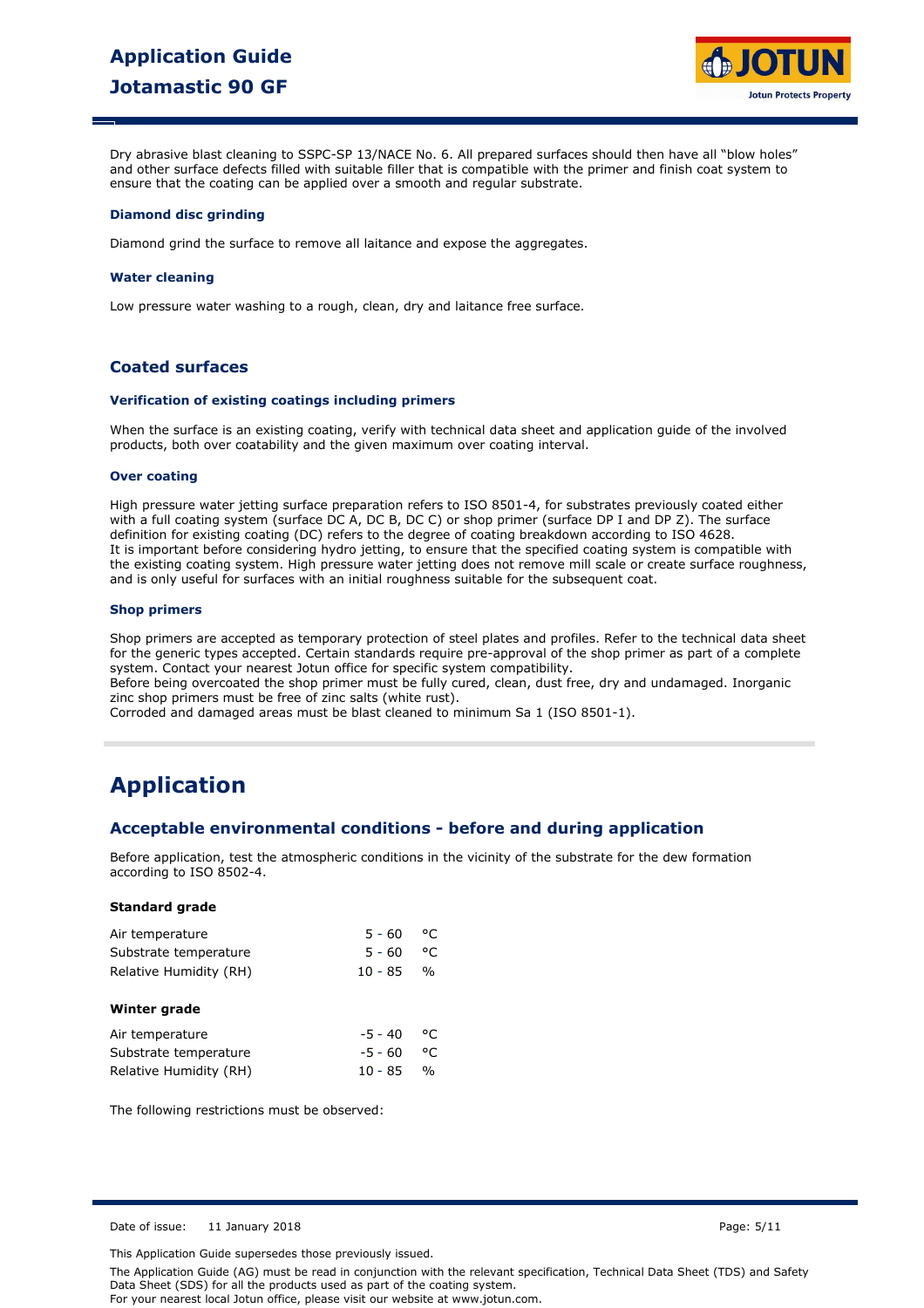

- Only apply the coating when the substrate temperature is at least  $3 \text{ °C}$  (5 °F) above the dew point
- Do not apply the coating if the substrate is wet or likely to become wet
- Do not apply the coating if the weather is clearly deteriorating or unfavourable for application or curing
- Do not apply the coating in high wind conditions

## **Product mixing**

Independent on substrate temperature the minimum temperature of the mixed base and curing agent is 10 °C. Lower temperature may require additional thinner to reach correct application viscosity. Additional thinner gives lower sag resistance and slower curing. If addition of thinner is required, this shall be done after mixing of the two components.

## **Product mixing ratio (by volume)**

| <b>STANDARD GRADE</b>            |                  |  |
|----------------------------------|------------------|--|
| Jotamastic 90 GF Comp A          | $3.5$ part $(s)$ |  |
| Jotamastic 90 Standard Comp B    | 1 part $(s)$     |  |
| <b>WINTER GRADE</b>              |                  |  |
| Jotamastic 90 GF Comp A          | $3.5$ part $(s)$ |  |
| Jotamastic 90 Wintergrade Comp B | 1 part $(s)$     |  |

#### **Induction time and Pot life**

| <b>Paint temperature</b> | 23 °C                                                                                                              |
|--------------------------|--------------------------------------------------------------------------------------------------------------------|
| <b>Standard grade</b>    |                                                                                                                    |
| Pot life                 | 2 h                                                                                                                |
| Winter grade             |                                                                                                                    |
| Pot life                 | 45 min                                                                                                             |
|                          | The temperature of base and curing agent is recommended to be 18 $^{\circ}$ C or higher when the product is mixed. |

## **Thinner/Cleaning solvent**

Thinner: Jotun Thinner No. 17

### **Spray application**

#### **Airless Spray Equipment**

| Pump ratio (minimum) :          | 42:1             |
|---------------------------------|------------------|
| Pressure at nozzle (minimum) :  | 200 bar/2900 psi |
| Nozzle tip (inch/1000):         | $21 - 27$        |
| Nozzle output (litres/minute) : | $2.2 - 3.4$      |
| Filters (mesh) :                | Remove filters   |

Date of issue: 11 January 2018 **Page: 6/11** Page: 6/11

This Application Guide supersedes those previously issued.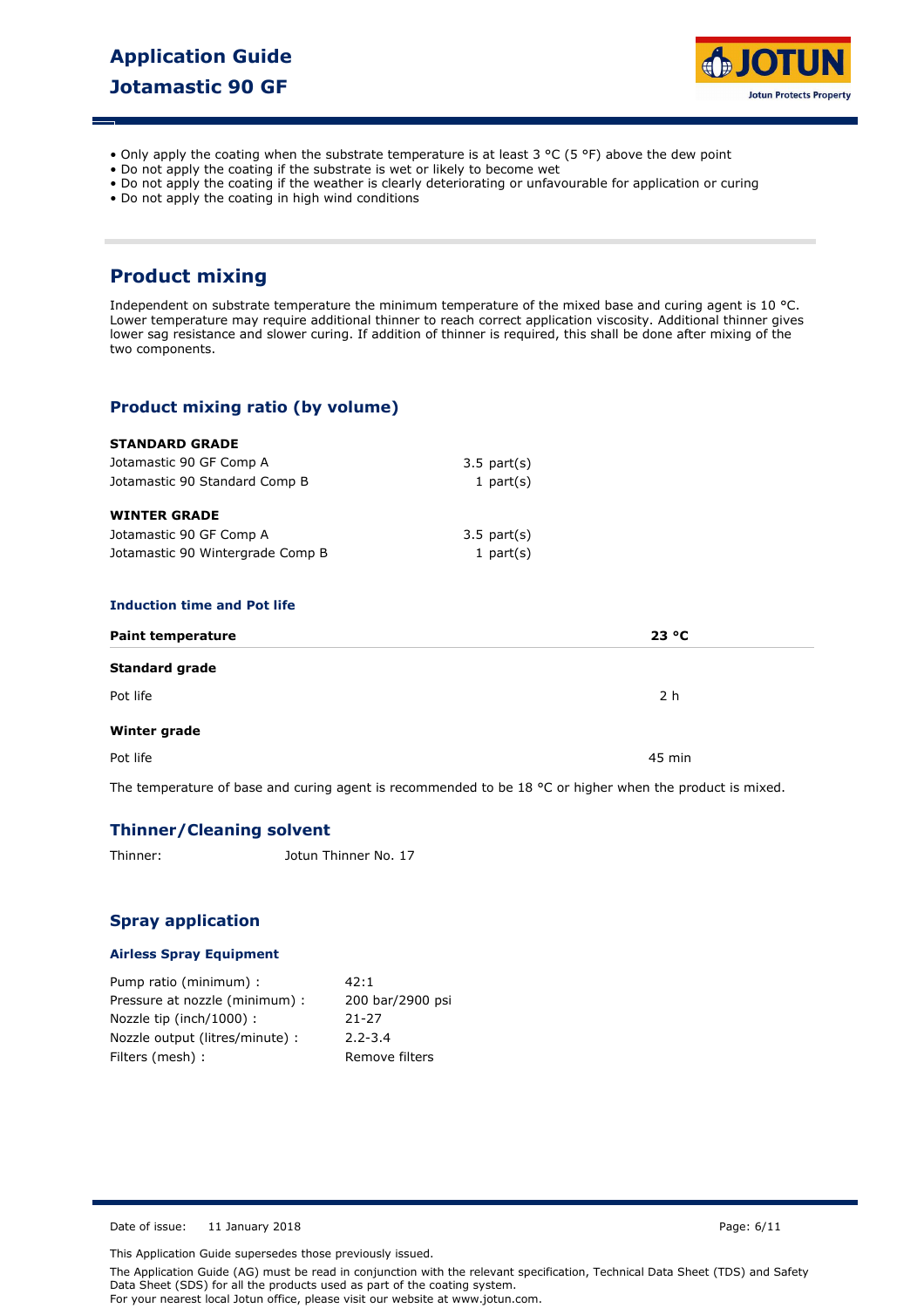## **Application Guide Jotamastic 90 GF**



Several factors influence, and need to be observed to maintain the recommended pressure at the nozzle. Among factors causing pressure drop are:

- extended hoses or hose bundles
- extended hose whip-end line
- small internal diameter hoses
- high paint viscosity
- large spray nozzle size
- inadequate air capacity from compressor
- incorrect or clogged filters

## **Film thickness per coat**

#### **Typical recommended specification range**

#### **STANDARD GRADE**

| Dry film thickness<br>Wet film thickness | $200 - 300$ um<br>250 - 375 µm |      |
|------------------------------------------|--------------------------------|------|
| Theoretical spreading rate               | $4 - 2.7$ m <sup>2</sup> /l    |      |
| <b>WINTER GRADE</b>                      |                                |      |
| Dry film thickness                       | $200 - 300$                    | - um |
| Wet film thickness                       | $265 - 400$                    | um   |
| Theoretical spreading rate               | $3.8 - 2.5$ m <sup>2</sup> /l  |      |

This product can be applied up to 50 % higher than maximum specified film thickness without loss of technical properties.

### **Film thickness measurement**

#### **Wet film thickness (WFT) measurement and calculation**

To ensure correct film thickness, it is recommended to measure the wet film thickness continuously during application using a painter's wet film comb (ISO 2808 Method 1A). The measurements should be done as soon as possible after application.

Fast drying paints may give incorrect (too low) readings resulting in excessive dry film thickness. For multi layer physically drying (resoluble) coating systems the wet film thickness comb may give too high readings resulting in too low dry film thickness of the intermediate and top coats.

Use a wet-to-dry film calculation table (available on the Jotun Web site) to calculate the required wet film thickness per coat.

#### **Dry film thickness (DFT) measurement**

When the coating has cured to hard dry state the dry film thickness can be checked to SSPC PA 2 or equivalent standard using statistical sampling to verify the actual dry film thickness. Measurement and control of the WFT and DFT on welds is done by measuring adjacent to and no further than 15 cm from the weld.

#### **Ventilation**

Sufficient ventilation is very important to ensure proper drying/curing of the film.

#### **Coating loss**

Date of issue: 11 January 2018 Page: 7/11

This Application Guide supersedes those previously issued.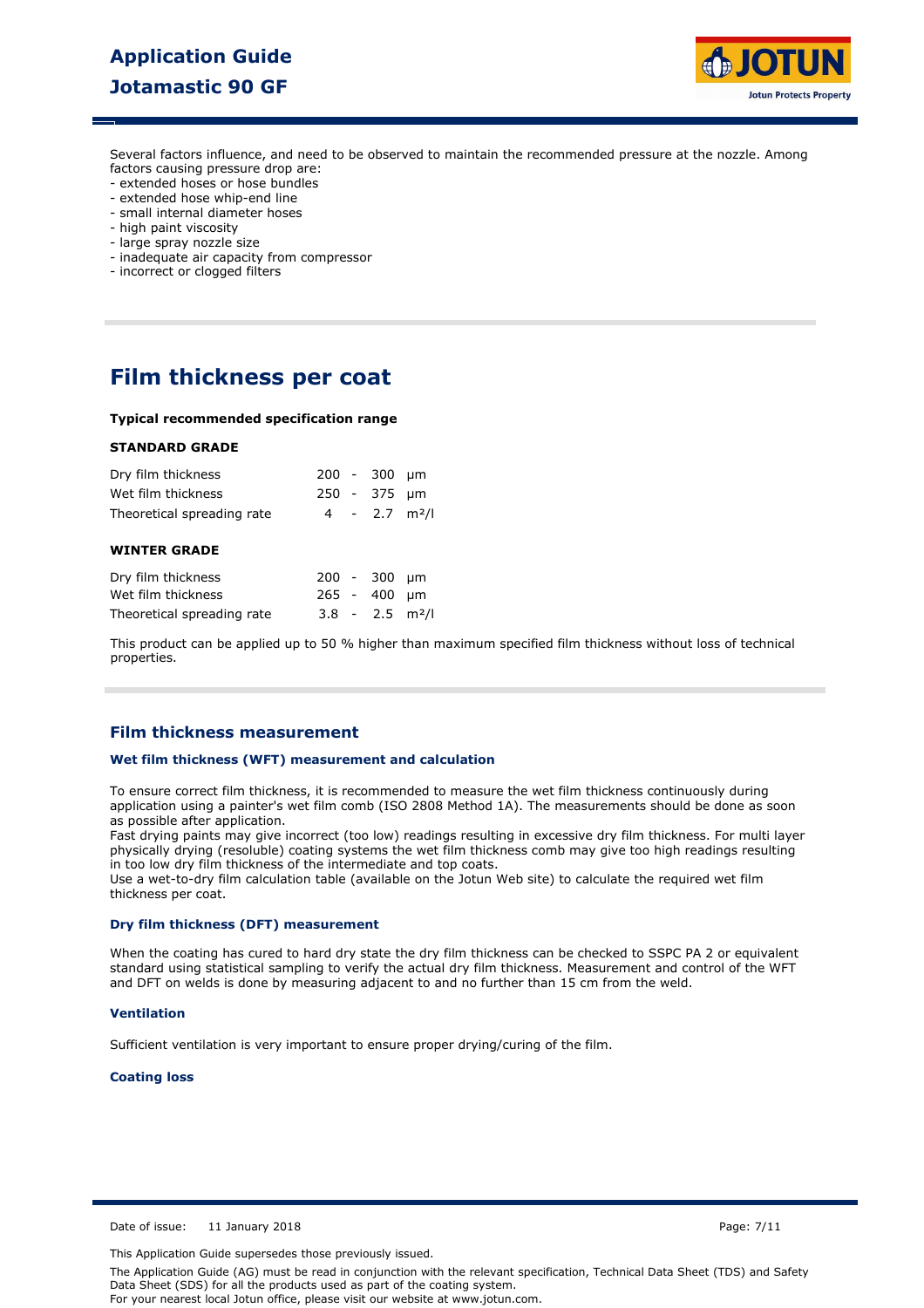## **Application Guide Jotamastic 90 GF**



The consumption of paint should be controlled carefully, with thorough planning and a practical approach to reducing loss. Application of liquid coatings will result in some material loss. Understanding the ways that coating can be lost during the application process, and making appropriate changes, can help reducing material loss.

Some of the factors that can influence the loss of coating material are:

- type of spray gun/unit used
- air pressure used for airless pump or for atomization
- orifice size of the spray tip or nozzle
- fan width of the spray tip or nozzle
- the amount of thinner added
- the distance between spray gun and substrate
- the profile or surface roughness of the substrate. Higher profiles will lead to a higher "dead volume"
- the shape of the substrate target
- environmental conditions such as wind and air temperature

## **Drying and Curing time**

| Substrate temperature     | $-5 °C$ | 0 °C            | $5^{\circ}C$    | $10 °C$ 23 °C   |      | 40 °C |
|---------------------------|---------|-----------------|-----------------|-----------------|------|-------|
| <b>STANDARD GRADE</b>     |         |                 |                 |                 |      |       |
| Surface (touch) dry       |         |                 | 20 h            | 12 <sub>h</sub> | 4 h  | 1.5h  |
| Walk-on-dry               |         |                 | 40 h            | 20 <sub>h</sub> | 6 h  | 3 h   |
| Dry to over coat, minimum |         |                 | 40 h            | 20 <sub>h</sub> | 6 h  | 3 h   |
| Dried/cured for service   |         |                 | 28d             | 14 d            | 7 d  | 2d    |
| <b>WINTER GRADE</b>       |         |                 |                 |                 |      |       |
| Surface (touch) dry       | 24 h    | 18 <sub>h</sub> | 12 <sub>h</sub> | 8 h             | 3.5h |       |
| Walk-on-dry               | 48 h    | 30 h            | 20 <sub>h</sub> | 12 <sub>h</sub> | 4 h  |       |
| Dry to over coat, minimum | 48 h    | 30 h            | 20 <sub>h</sub> | 12 <sub>h</sub> | 4 h  |       |
| Dried/cured for service   |         | 21d             | 14 d            | 7 d             | 3 d  |       |

Drying and curing times are determined under controlled temperatures and relative humidity below 85 %, and at average of the DFT range for the product.

Surface (touch) dry: The state of drying when slight pressure with a finger does not leave an imprint or reveal tackiness.

Walk-on-dry: Minimum time before the coating can tolerate normal foot traffic without permanent marks, imprints or other physical damage.

Dry to over coat, minimum: The shortest time allowed before the next coat can be applied.

Dried/cured for service: Minimum time before the coating can be permanently exposed to the intended environment/medium.

## **Maximum over coating intervals**

Maximum time before thorough surface preparation is required. The surface must be clean and dry and suitable for over coating. Inspect the surface for chalking and other contamination and if present, remove with an alkaline detergent. Agitate the surface to activate the cleaner and before it dries, wash the treated area by lowpressure water jetting to Wa 1 (ISO 8501-4) using fresh water.

If maximum over coating interval is exceeded the surface should in addition be carefully roughened to ensure good inter coat adhesion.

### **Areas for atmospheric exposure**

Date of issue: 11 January 2018 Page: 8/11

This Application Guide supersedes those previously issued.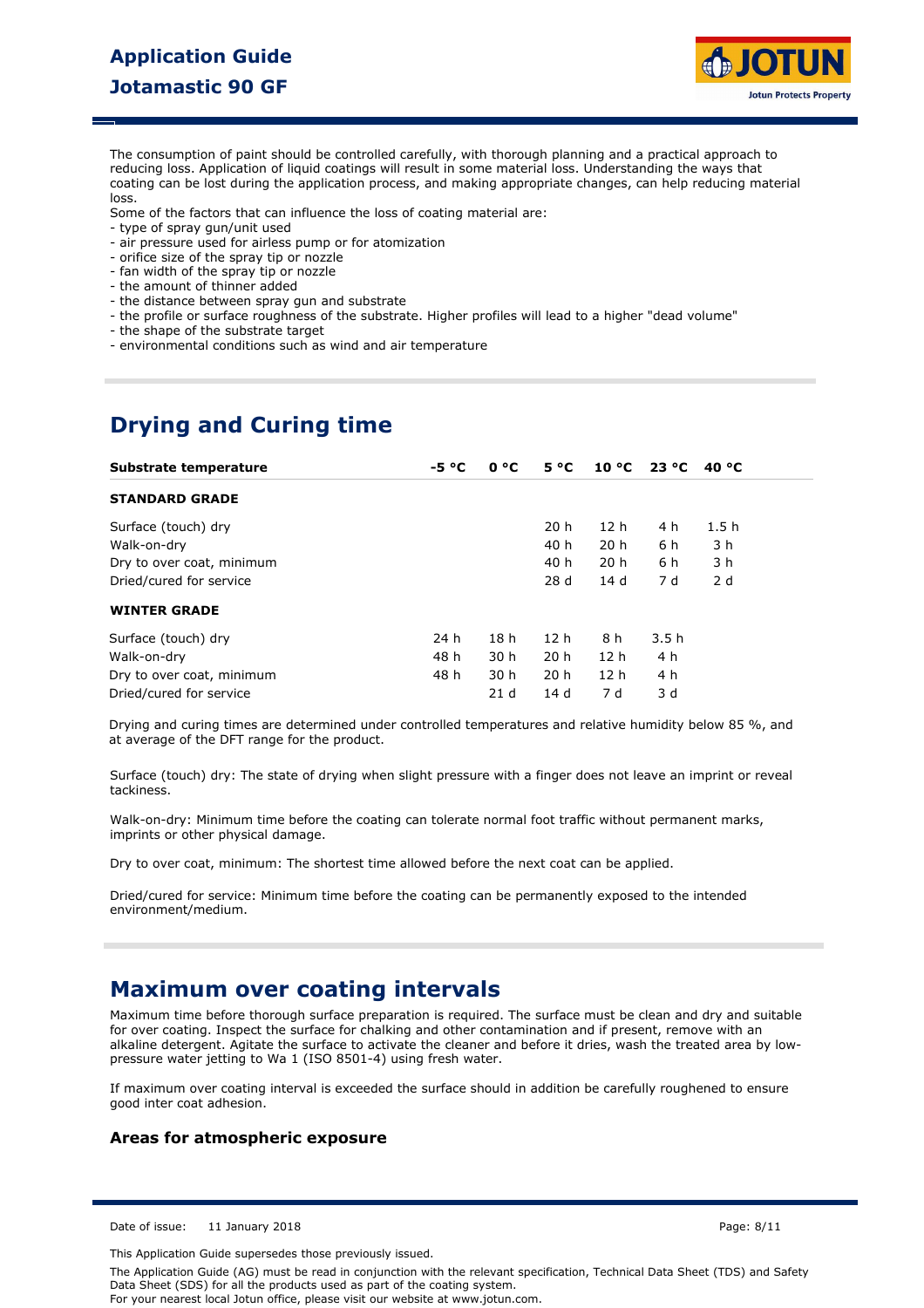## **Application Guide Jotamastic 90 GF**



| Average temperature during<br>drying/curing | -5 °C   | 0 °C            | $5^{\circ}C$                        | $10^{\circ}$ C  | 23 °C | 40 °C          |
|---------------------------------------------|---------|-----------------|-------------------------------------|-----------------|-------|----------------|
| <b>Standard grade</b>                       |         |                 |                                     |                 |       |                |
| Itself                                      |         |                 | extended extended extended extended |                 |       |                |
| acrylic                                     |         |                 | 10 <sub>d</sub>                     | 10d             | 7 d   | 5d             |
| ероху                                       |         |                 | 3 mth                               | 3 mth           | 3 mth | 2 mth          |
| polysiloxane                                |         |                 | 3 mth                               | 3 mth           | 3 mth | 2 mth          |
| polyurethane                                |         |                 | 3 mth                               | 3 mth           | 3 mth | 2 mth          |
| epoxy mastic                                |         |                 | extended extended extended extended |                 |       |                |
| Winter grade                                |         |                 |                                     |                 |       |                |
| Itself                                      | 3 mth   | 3 mth           | 3 mth                               | 3 mth           | 3 mth | 2 mth          |
| acrylic                                     | 14d     | 10d             | 7d                                  | 7 d             | 5d    | 1 <sub>d</sub> |
| epoxy                                       | 3 mth   | 3 mth           | 3 mth                               | 3 mth           | 3 mth | 2 mth          |
| polysiloxane                                | 14 d    | 10d             | 10d                                 | 10d             | 7 d   | 5 d            |
| polyurethane                                | 14d     | 10d             | 10d                                 | 10d             | 7 d   | 5d             |
| epoxy mastic                                | 3 mth   | 3 mth           | 3 mth                               | 3 mth           | 3 mth | 2 mth          |
| Areas for immersed exposure                 |         |                 |                                     |                 |       |                |
| Average temperature during<br>drying/curing | $-5 °C$ | 0 °C            | 5 °C                                | 10 °C           | 23 °C | 40 °C          |
| <b>Standard grade</b>                       |         |                 |                                     |                 |       |                |
| Itself                                      |         |                 | 21 <sub>d</sub>                     | 18 d            | 14 d  | 14 d           |
| ероху                                       |         |                 | 14 d                                | 14 d            | 7 d   | 7 d            |
| vinyl epoxy                                 |         |                 | 14d                                 | 14d             | 7 d   | 7 d            |
| epoxy mastic                                |         |                 | 21 <sub>d</sub>                     | 18 <sub>d</sub> | 14 d  | 14 d           |
| Winter grade                                |         |                 |                                     |                 |       |                |
| Itself                                      | 1 mth   | 21 <sub>d</sub> | 21 <sub>d</sub>                     | 18 <sub>d</sub> | 14 d  | 14d            |
| epoxy                                       | 1 mth   | 21 <sub>d</sub> | 21 <sub>d</sub>                     | 18 <sub>d</sub> | 14 d  | 14 d           |
| vinyl epoxy                                 | 14 d    | 14 d            | 14 d                                | 14 d            | 7 d   | 5d             |
| epoxy mastic                                | 1 mth   | 21 <sub>d</sub> | 21 <sub>d</sub>                     | 18 <sub>d</sub> | 14 d  | 14 d           |

## **Quality assurance**

The following information is the minimum required. The specification may have additional requirements.

- Confirm that all welding and other metal work has been completed before commencing pre-treatment and surface preparation

- Confirm that installed ventilation is balanced and has the capacity to deliver and maintain the RAQ

- Confirm that the required surface preparation standard has been achieved and is held prior to coating application

- Confirm that the climatic conditions are within recommendations in the AG, and are held during the application

- Confirm that the required number of stripe coats have been applied

- Confirm that each coat meets the DFT requirements in the specification

- Confirm that the coating has not been adversely affected by rain or other factors during curing

- Observe that adequate coverage has been achieved on corners, crevices, edges and surfaces where the spray gun cannot be positioned so that its spray impinges on the surface at 90° angle

- Observe that the coating is free from defects, discontinuities, insects, abrasive media and other contamination

- Observe that the coating is free from misses, sags, runs, wrinkles, fat edges, mud cracking, blistering, obvious

Date of issue: 11 January 2018 **Page: 9/11** Page: 9/11

This Application Guide supersedes those previously issued.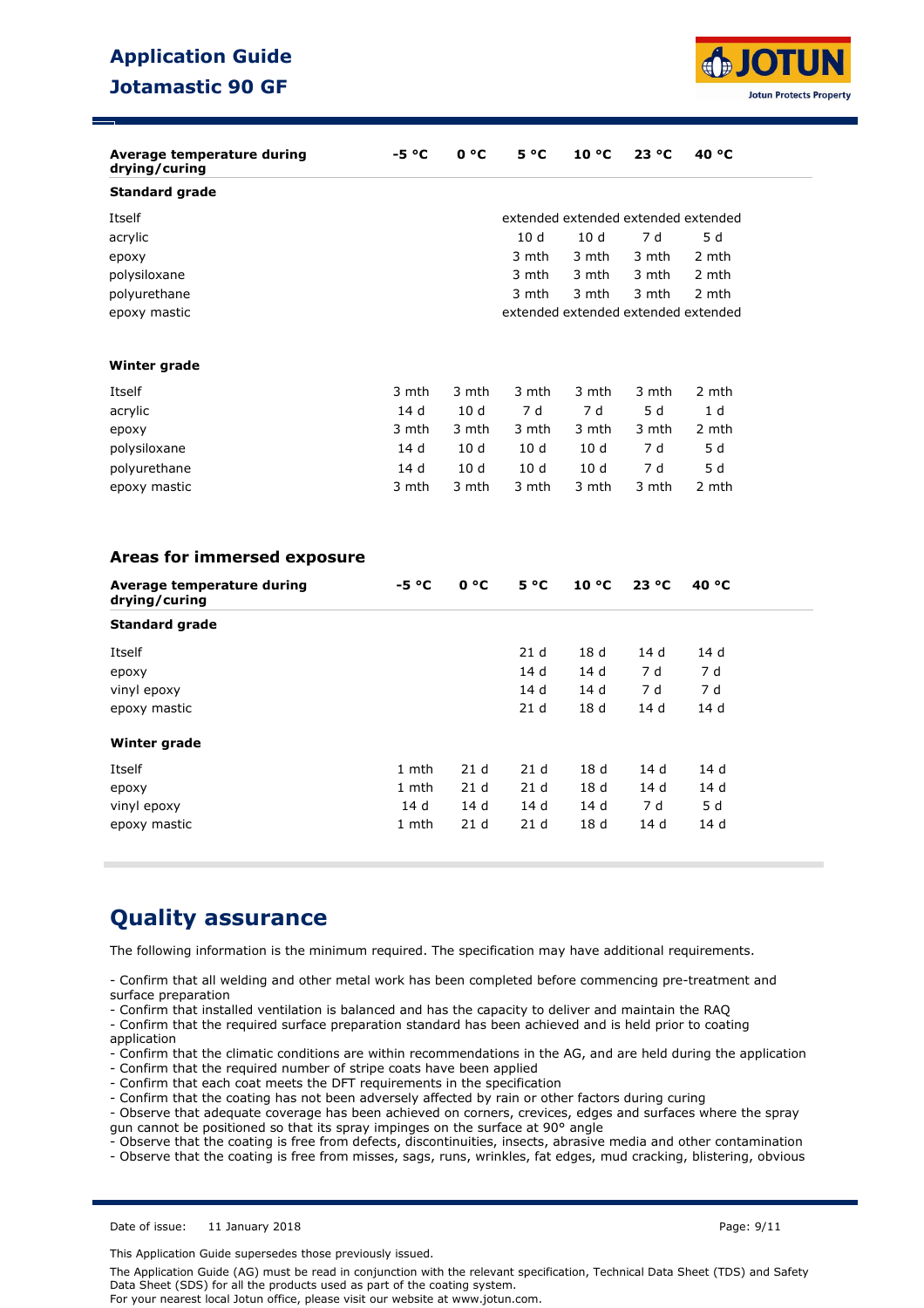

pinholes, excessive dry spray, heavy brush marks and excessive film build - Observe that the uniformity and colour are satisfactory

All noted defects shall be fully repaired to conform to the coating specification.

### **Caution**

This product is for professional use only. The applicators and operators shall be trained, experienced and have the capability and equipment to mix/stir and apply the coatings correctly and according to Jotun's technical documentation. Applicators and operators shall use appropriate personal protection equipment when using this product. This guideline is given based on the current knowledge of the product. Any suggested deviation to suit the site conditions shall be forwarded to the responsible Jotun representative for approval before commencing the work.

For further advice please contact your local Jotun office.

### **Health and safety**

Please observe the precautionary notices displayed on the container. Use under well ventilated conditions. Do not inhale spray mist. Avoid skin contact. Spillage on the skin should immediately be removed with suitable cleanser, soap and water. Eyes should be well flushed with water and medical attention sought immediately.

### **Accuracy of information**

Always refer to and use the current (last issued) version of the TDS, SDS and if available, the AG for this product. Always refer to and use the current (last issued) version of all International and Local Authority Standards referred to in the TDS, AG & SDS for this product.

#### **Colour variation**

Some coatings used as the final coat may fade and chalk in time when exposed to sunlight and weathering effects. Coatings designed for high temperature service can undergo colour changes without affecting performance. Some slight colour variation can occur from batch to batch. When long term colour and gloss retention is required, please seek advice from your local Jotun office for assistance in selection of the most suitable top coat for the exposure conditions and durability requirements.

#### **Reference to related documents**

The Application Guide (AG) must be read in conjunction with the relevant specification, Technical Data Sheet (TDS) and Safety Data Sheet (SDS) for all the products used as part of the coating system.

When applicable, refer to the separate application procedure for Jotun products that are approved to classification societies such as PSPC, IMO etc.

## **Symbols and abbreviations**

| $min = minutes$                        | TDS = Technical Data Sheet                          |
|----------------------------------------|-----------------------------------------------------|
| $h = hours$                            | $AG = Application Guide$                            |
| $d = days$                             | $SDS = Safety Data Sheet$                           |
| $^{\circ}$ C = degree Celsius          | VOC = Volatile Organic Compound                     |
| $\degree$ = unit of angle              | MCI = Jotun Multi Colour Industry (tinted colour)   |
| $\mu$ m = microns = micrometres        | $RAO = Required air quantity$                       |
| $q/l =$ grams per litre                | $PPE = Personal$ Personal Protective Equipment      |
| $q/kg =$ grams per kilogram            | $EU = European Union$                               |
| $m^2/l$ = square metres per litre      | $UK = United Kingdom$                               |
| $mg/m2$ = milligrams per square metre  | EPA = Environmental Protection Agency               |
| $psi = unit of pressure, pounds/inch2$ | ISO = International Standards Organisation          |
| $Bar = unit of pressure$               | ASTM = American Society of Testing and Materials    |
| $RH = Relative$ humidity (% RH)        | AS/NZS = Australian/New Zealand Standards           |
| $UV = Ultraviolet$                     | NACE = National Association of Corrosion Engineers  |
| $DFT = dry film thickness$             | $SSPC = The Society for Practice Coatings$          |
| $WFT = wet film thickness$             | PSPC = Performance Standard for Protective Coatings |
|                                        | IMO = International Maritime Organization           |

Date of issue: 11 January 2018 Page: 10/11

This Application Guide supersedes those previously issued.